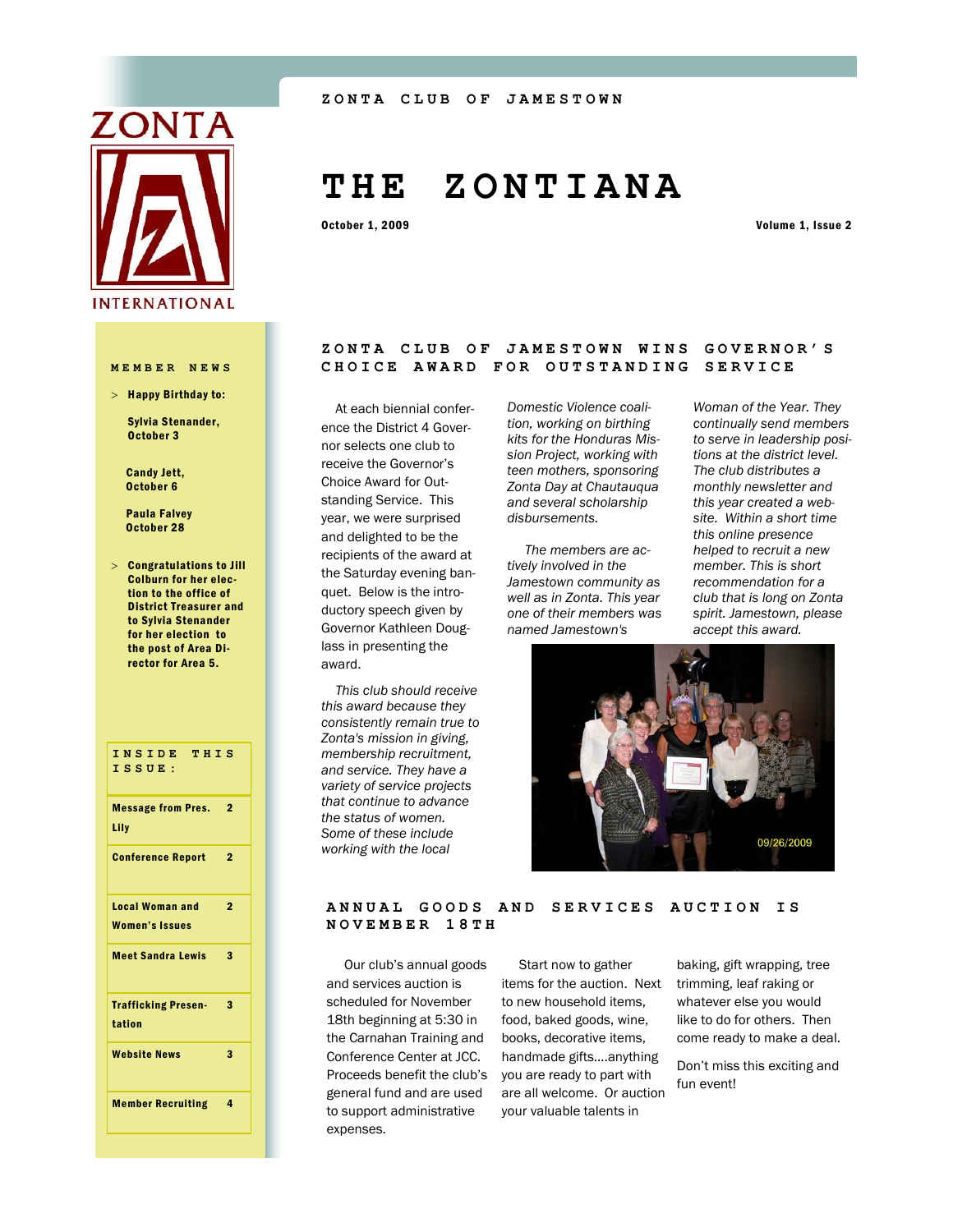#### LOCAL WOMAN ACTIVE IN WOMEN'S ISSUES

Check out womenspolicy.org to learn about issues coming through Congress that pertain to women.

 I'm not sure how many of you noticed a recent article in the Post-Journal about Jamestown native, Cindy Abdella Hall. She's a 1976 graduate of Jamestown High School, and daughter of Jim and Sue Abdella of Jamestown. The article described a congressional luncheon briefing Cindy presided over on maternal health in Afghanistan. The luncheon was funded by a grant from the Bill and Melinda

Gates Foundation.

 The text of the article mentioned that Cindy has been president of Women's Policy Inc. for ten years. I visited their website (womenspolicy.org) and found it very interesting. This organization tracks issues coming through Congress which pertain to women. It's worth a scan once in a while.

 Why did that particular article catch my eye? I lived next to, and was the chief babysitter for all three Abdella children as they grew up on Chestnut Street, some fifty years ago!

#### Submitted by

Barb Slumsky



### **DISTRICT 4 CONFERENCE REPORT**

 Ten members of the Zonta Club of Jamestown attended the 51st District 4 Conference in Hamilton, Ontario on September 25th through the 27th.

 The theme of the conference was "Zonta Goes Green". The carbon footprint of those attending was measured through such things as the number of miles traveled to attend, and whether we carpooled

or drove separately. It was good for us to be made aware of the everyday decisions we make which affect our planet.

 Conference delegates voted to make the Birthing Kits a district-wide service project for the next biennium (2010-2012). Our club is already on board with this project.

 Jill Colburn was elected to a second term as District Treasurer. Sylvia Stenander was elected Area Director for Area 5 . Sylvia also presented on our club's experience with Strategic Planning as part of a panel for one of the Saturday workshops.

 Our club was also awarded the Area Director's Certificate of Excellence for Service/Status of Women.



#### A MESSAGE FROM YOUR PRESIDENT

Dear Zontian Sisters,

 According to the meteorologists, autumn is officially here. But I'm planning on calling the next four weeks "summer extension". Why, because I'm not ready for autumn. I do love the colours of fall

but right now prefer another month of summer.

 But such is life. In order to enjoy the colours of autumn we must give up the warmth of summer. We Zontians do this all the time; we give up some of our time to make someone else's life a little better.

Do enjoy the colours and serenity of autumn.

A proud member,

President Lily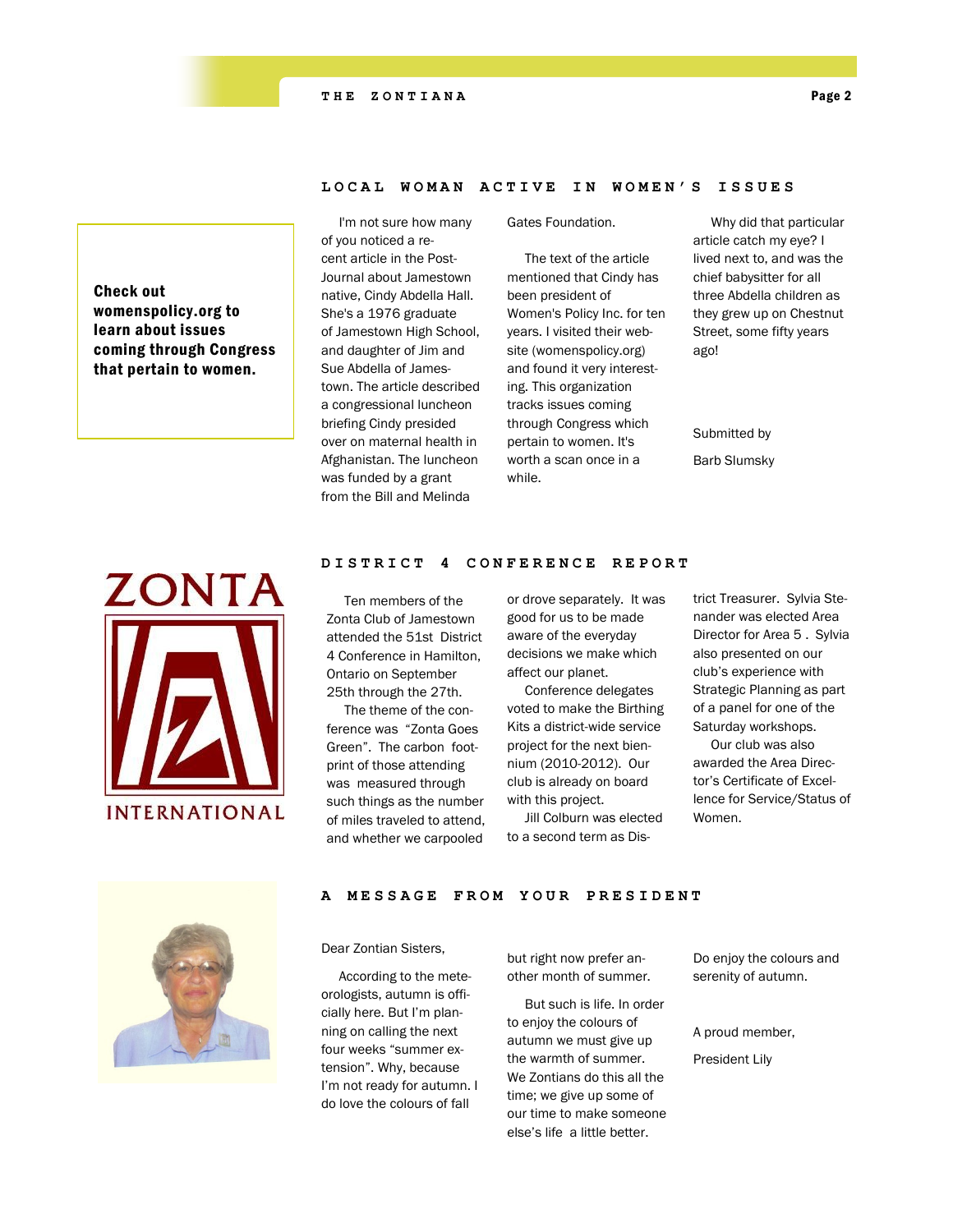#### **MEET NEW MEMBER, SANDRA LEWIS**

 Sandra tells us that she was born and raised in the Milwaukee, Wisconsin area with her three brothers and sister. She relocated to Chautauqua County in 1986 to accept a position at SUNY Fredonia as Coordinator of Academic Computing. In the mid 1990s, she accepted the part time position of Director of Affirmative Action, a position which she still holds in addition to teaching calculus and

statistics courses. Sandra has a Master's in Mathematical Statistics. In 2000, she took a sabbatical to pursue her PhD in Mathematics at SUNY Buffalo.

 As if her work and studies didn't keep her busy enough, Sandra also enjoys a variety of hobbies and volunteer activities. She enjoys playing the piano and violin. She quilts, weaves and creates batik, offering her creations at craft fairs in the area.

 Sandra is active in the Friendship Missionary Baptist Church, and tutors students in math at Dunkirk high school and grade school. She is the treasurer of the Dunkirk-Fredonia branch of the NAACP and serves on the American Association for Affirmative Action Board as the Chair for Public Information.

 Sandra lives with her husband, Christopher, in Fredonia.



#### GARVEY SPEAKS ABOUT TRAFFICKING IN WNY

 Elise Garvey of the Victim Services Program of the International Institute of Buffalo spoke at our September program about human trafficking in Western New York.

 Human trafficking involves the recruitment of foreign-born individuals to work in the United States and enslaves them through force, fraud or coercion for the purpose

of monetary gain. The Victim Services Program is charged with assisting these individuals by identifying them, encouraging them to seek help and providing assistance.

 According to Ms. Garvey, human trafficking in our area is more likely to be labor trafficking although some sex trafficking also occurs. Her program investigates reports

of trafficking and in many cases, refers those reports to the authorities for follow up.

 She discussed various behaviors that indicate trafficking such as a rapid turnover in employees or young children working in fields. She encouraged us to report these activities or any other suspicious behavior to her organization by calling 716-883-1900.



#### **INTERNET NEWS — F I N D U S O N T H E W E B A N D O N FACEBOOK**

 Our website is growing and updated! Please visit our site at Zontajamestown.org. Send Rosie Papalia, our webmaster, your suggestions and comments to her email address:

Rosanna.papalia@twcable. com.

We're also on Facebook!

Go into Facebook and you can link to our group via any of the other Zonta Club of Jamestown members, or do a 'search' for Zonta Club of Jamestown and click to join today!

 While you're on the web, check out the District 4 website at zontadistrict4.org. Learn about our local district. For example, did you know that District 4 is one of 32 districts world-wide? Our district consists of Western New York, Western Pennsylvania and South and Central Ontario, Canada. District 4 has 41 clubs and over 1100 members.

Check out our website: zontajamestown.org and look for us on Facebook!